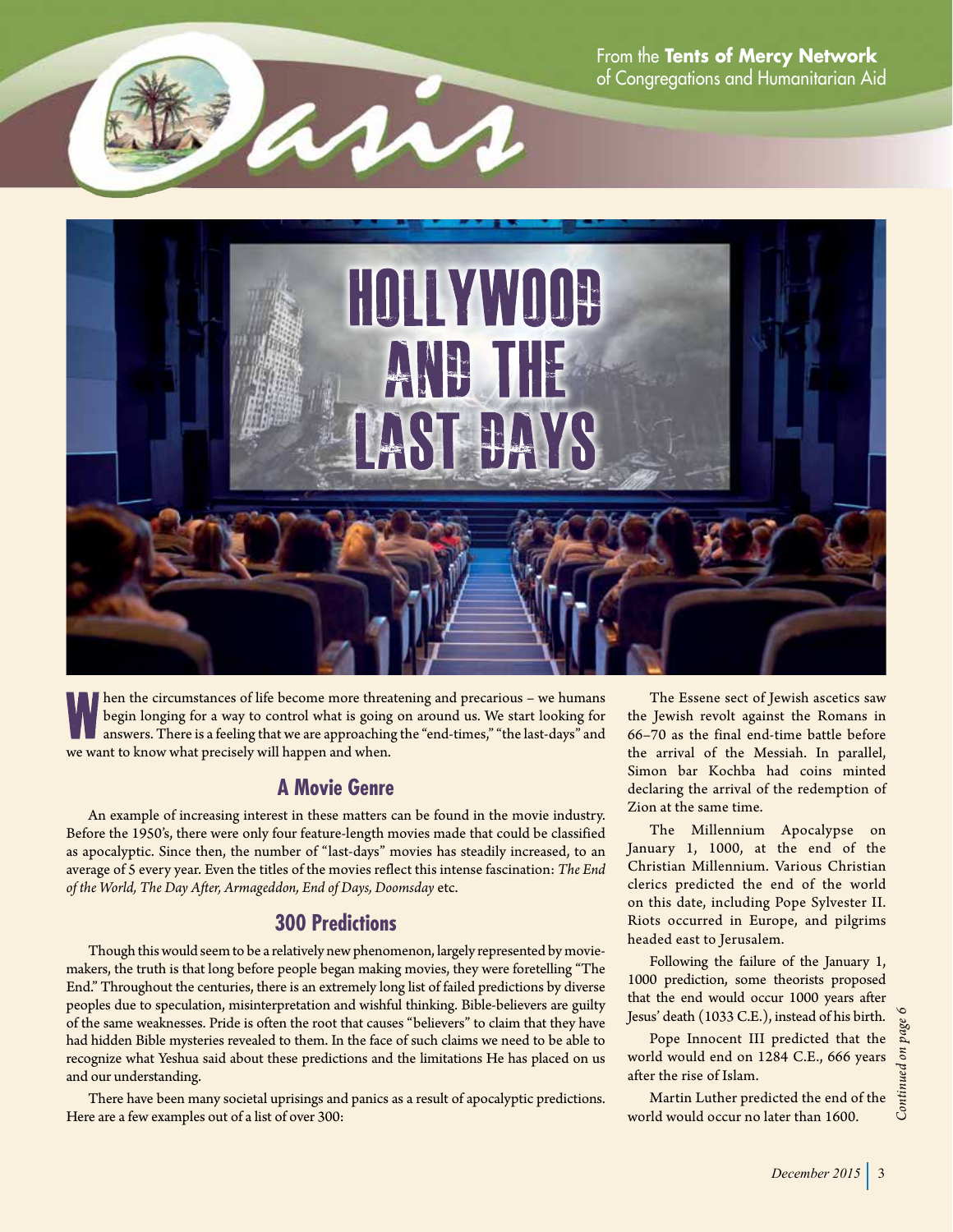Herbert W. Armstrong, the founder of the Worldwide Church of God told members of his church that the Rapture was to take place in 1936, and that only they would be saved. After the prophecy failed, he changed the date three more times.

Minister William M. Branham predicted the Rapture would occur no later than 1977.

Chuck Smith, the founder of Calvary Chapel predicted the generation of 1948 would be the last generation, and that the world would end by 1981. Smith admitted that he "could be wrong" but continued to say in the same sentence that his prediction was "a deep conviction in my heart, and all my plans are predicated upon that belief."

Both well-known people *and* religious denominations, both aberrant groups *and* legitimate teachers, have predicted the coming end. Among them: Jehovah's Witnesses, Adventists, Pat Robertson, Lester Sumrall, Hal Lindsey, Edgar C. Whisenant and his "88 Reasons," Harold Camping, Y2K, etc.

### **When are the Last Days Coming?**

What are we to learn from all this? Well, the Bible does tell us that there is a time period called the "last days." We are even told when it begins. On the day of Shavuot, fifty days after Messiah's death and resurrection Peter stood in the Temple and said, "…this is what was spoken by the prophet Joel: **'And it shall come to pass in the last days, says God, that I will pour out of My Spirit on all flesh…' " (**Acts 2; 16, 17). He goes on to say that what was happening that day in the Temple was the manifestation of Joel's word. So we already know from Peter's words that *we have been living in the "last days" for the last 2000 years.*

I believe that Matthew 24 is the key passage that tells us what to expect. As the disciples were admiring the Temple, Yeshua spoke of its coming destruction. Astonished, they asked when this would occur. *What would be the sign of His return and the culmination of the age?* The answer to the first part can be found in the following verses in that same chapter. Those verses *predominately point to the time of the Jewish revolt against Rome in 68-72 C.E. and the Bar Kochba revolt in 135 C.E. and the resulting worldwide exile and dispersion of the Jews from Israel.*

#### **The Focal Point**

We are clearly told that our *focal point* in the last days should be Yeshua: **"At many times and in various ways, God spoke long ago to the Fathers through the prophets. At the end of days, He has spoken to us via a Son whom He appointed heir of all things, and also through whom He made the worlds. He is the radiance of His glory, the very image of His nature; upholding all things by the word of His power"** (Hebrews 1:1-3).

This a time of conflict because the proclamation of the Kingdom of God with Yeshua on the throne is at odds with the kingdom of this world with Satan ruling. So we can expect difficult times, false messiahs, false prophets, persecution, extreme moral depravity, plagues, earthquakes (II Timothy 3).

#### **The Key**

Even without these prophetic scriptures, we know that we live in challenging times. So through it all, what kind of people should we be? *That's the key.* We are encouraged to continue in the faith. We must **"endure hardship as good soldiers of Messiah…and pursue justice, faith, love and peace with those who call on the Lord out of a pure heart"** (II Timothy 2: 3, 22). It is interesting to note that *exhortations to do right far outnumber the passages pointing to signs of the end.*

So where does us leave us regarding the last days? There are many signs of things to come. Shmita years, blood moons, natural disasters and wars all over the globe. Yet in spite of our desire to be in control and to know it all, we cannot. It is up to us be a witness for Yeshua and to be ready for His return at any time.

"**I solemnly charge you in the presence of God and of Christ Jesus, who is to judge the living and the dead, and by** 

**His appearing and His kingdom:** *preach the word; be ready in season and out of season; reprove, rebuke, exhort, with great patience and instruction"* **(II Timothy 4:1-2).** 

**"But of** *that day or hour no one knows,* **not even the angels in heaven, nor the Son, but the Father alone. Take heed, keep on the alert; for you do not know when the appointed time will come..."** (Mark 13:32-33)  $\chi$ 



**MORRISON** 





#### **TENTS of MERCY**

**www.tentsofmercy.org admin@tentsofmercy.org P.O. Box 1018 Kiryat Yam 29109 Israel tel: +972 (4) 877-7921 fax: +972 (4) 875-7792 Editing Staff: Eitan, David & Leora Graphic Design: David Coddington**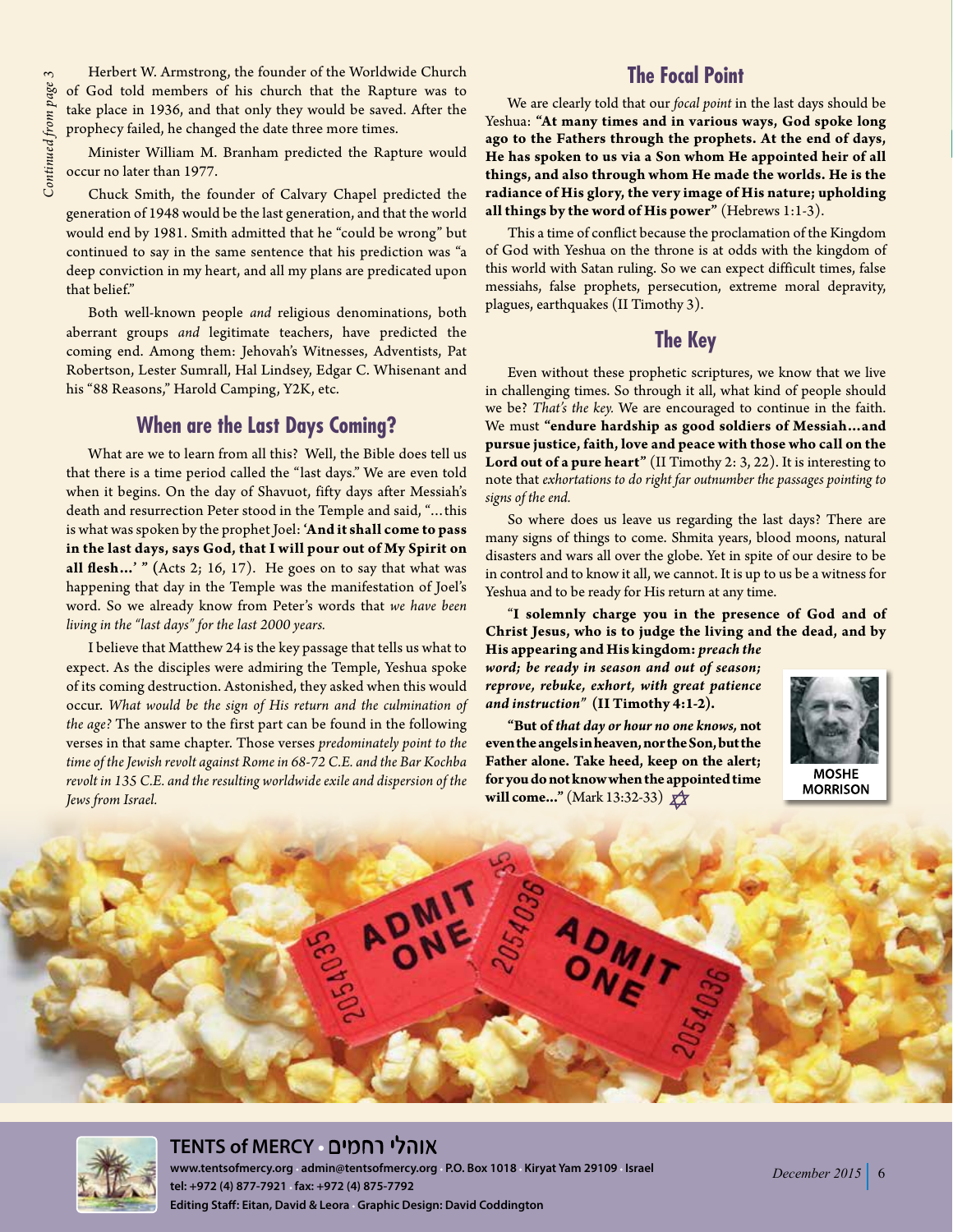

## **ONE IN YESHUA**

The Autumn rains have come, and green shoots are beginning to poke through the newly softened earth. Yet green shoots are beginning to poke the tensions that fill our little country make the ground feel dry and scorched with volatile hatred. Knife stabbings and bullets rend bodies and spirits, creating division and fear.

All the while politicians are trying to convey messages of **"peace and security"** as they seek for solutions to the seemingly neverending conflict between the Jewish and Arab peoples. But we cannot pin our hopes on the words of men, **"For when they say, 'Peace and safety!' Then sudden destruction comes upon them…"** (I Thessalonians 5:4).

Normal Israeli citizens also speak of peace. Many desire to coexist in mutual respect and good neighborliness. Having lived for 42 years in a city made up of both Jewish and Arab citizens, I have seen both the positive dynamics of mutual cooperation, and the negative dynamics of mutual disillusionment. Tension exists whether we like it or not. The sea may at times have a calm-looking surface, but always there are strong undercurrents. Our Enemy knows how to "stir the pot," bringing fearful despair to *this* land - indeed to *every* land, for man's sin has given him authority around the globe.

We all tend to label people by their ethnicity, gender, nation of birth and outward appearance – often forgetting that we are all created in the image of God. Only when we internalize this truth; only when man understands that the Anointed King is Yeshua; only when we invite



October 2015 annual gathering of Jewish and Arab congregations in the Galilee

Him into our heart and are rescued from our sinful life, then we will see peace. Then the one who dwells in human hearts will unite His bride. Without theology and without hypocritical masks, we will be able to have compassion on our fellow man, our brother and sister. I am looking to Him, to the Master, to bring true peace between our two peoples. If Yeshua can make peace in His "backyard," here in the land of Israel, then peace will also blossom forth among all peoples of the earth.

The first man brought sin. The last will bring peace. With Yeshua I have peace *on the inside,* and then through Yeshua I will also have peace *with my brother.* That is why God said, **"You shall love your neighbor as yourself."**  How can I love my fellow man if I do not yet love myself?

I will be able to love myself when my beloved Yeshua dwells in me, and through Him I will be able to view those around me with eyes of love. As true followers of the Messiah let us stop badmouthing and blaming

our brothers. Let us bless and pray for those different from us, even our enemies.

> One Bride. One Body. One Spirit. One Salvation Amen  $\overrightarrow{\mathbf{X}}$